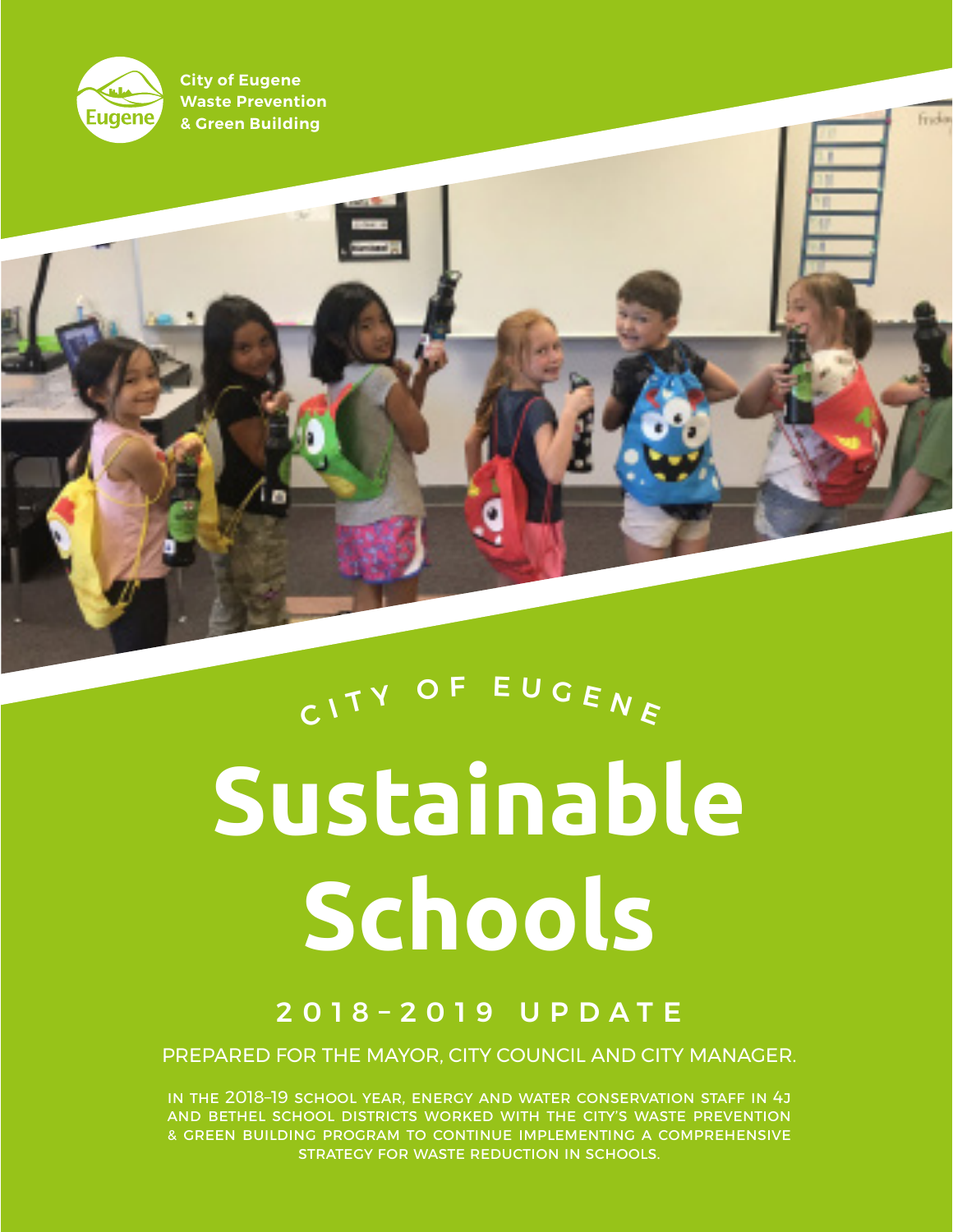# **Making Waste Prevention the Norm in Eugene Schools**

**HIGHLIGHTS FROM THIS YEAR**

| 23    | <b>Total schools participating in Love Food Not Waste (LFNW)</b>                                                   |
|-------|--------------------------------------------------------------------------------------------------------------------|
| 16    | Schools receiving School Garden Project (SGP) garden-based<br><b>STEM education</b>                                |
| 1,027 | Total number of students receiving SGP garden-based<br><b>STEM education</b>                                       |
| 8     | Number of schools that participated in third-party<br>waste assessments                                            |
| 86%   | Percentage of students that demonstrated an<br>increase in science and gardening knowledge<br>through SGP programs |
| 19.5  | <b>Cubic yards of LFNW compost incorporated into</b><br>school gardens in Bethel and 4J                            |
| 11    | Number of waste prevention and composting<br>education field trips provided to district<br><b>students</b>         |
| 9     | Number of school gardens that<br>incorporated LFNW compost in Bethel<br>and 4J                                     |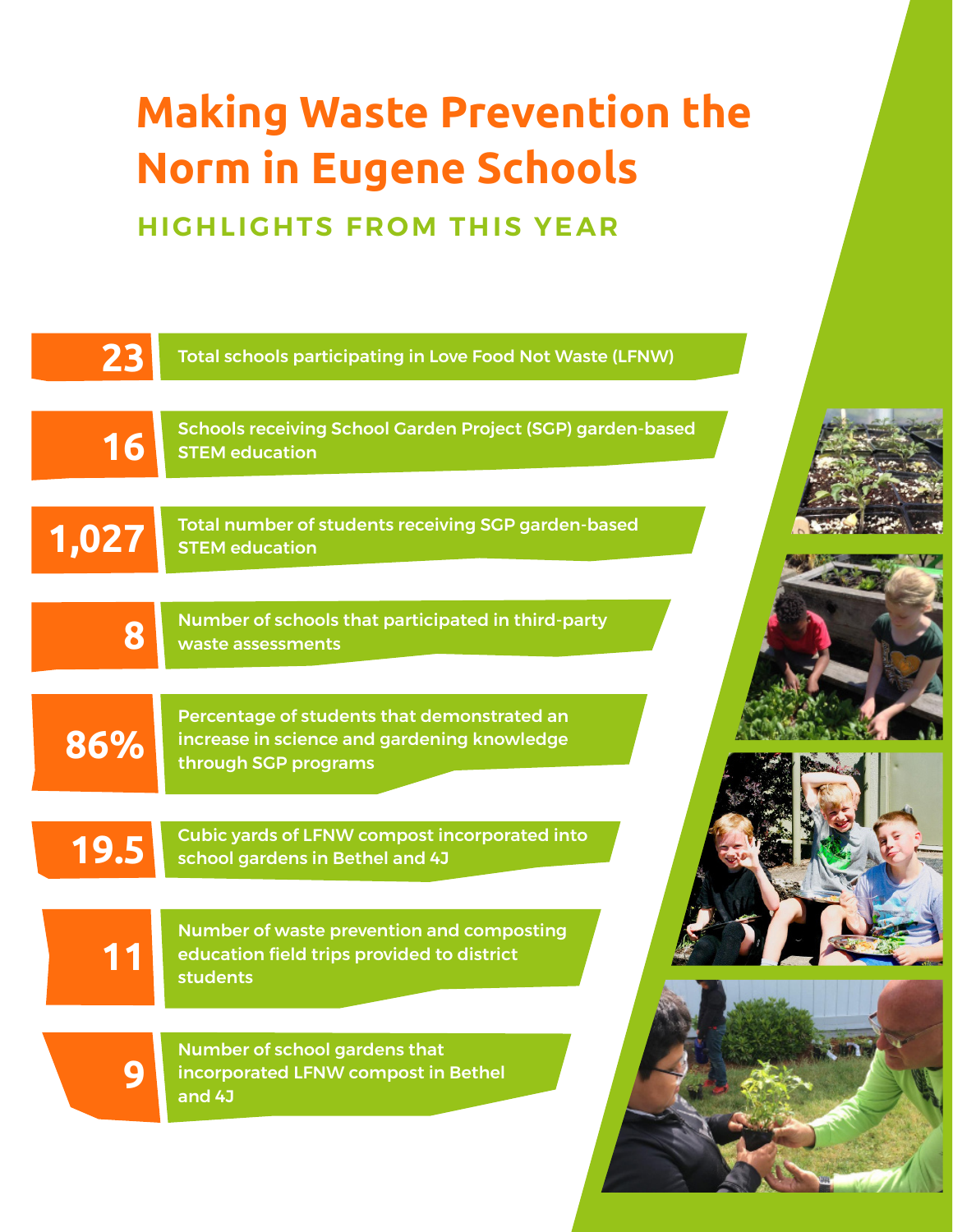



# **Highlights:**

As part of 4J's new nutrition services system, in the coming school year 100% of 4J kitchens will be collecting food waste, as well as the cafeterias of 16 4J elementary schools. As the district moves toward taking internal control of student meal preparation in 2019-2020, 4J plans to replace the use of disposable utensils and food service ware with durable options. Reusable plates, cups and utensils will now be the norm in 4J elementary school cafeterias.



Schools participating in waste prevention programs

**11**

Schools participating in Love Food Not Waste

**11**

At Prairie Mountain, Meadow View, Danebo and Fairfield elementary schools in Bethel District, 1st grade students were given a presentation focusing on waste associated with single-use plastic water bottles and then students were given a stainless-steel water bottle. At the end of the 2018-19 school year, 77% of students had their **ÀÀÀ** water bottle at the end of the school year. Participating **5,377** students then earned a reusable cinch sack.

> Bethel students participating in waste prevention programs

**Bethel**

**41,794**

Pounds of food recovered by LFNW participating schools